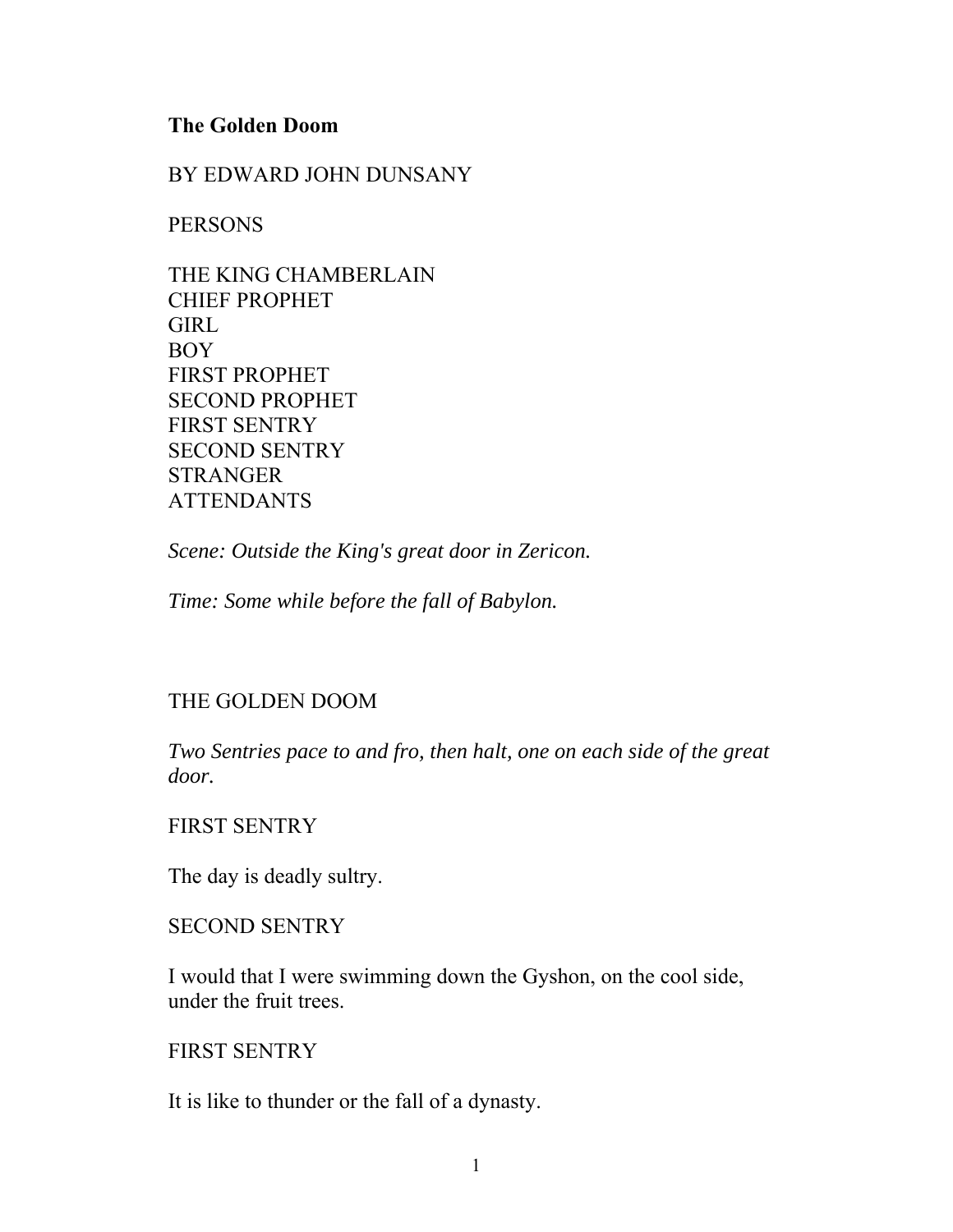#### SECOND SENTRY

It will grow cool by night-fall. Where is the King?

### FIRST SENTRY

He rows in his golden barge with ambassadors or whispers with captains concerning future wars. The stars spare him!

#### SECOND SENTRY

Why do you say "the stars spare him"?

#### FIRST SENTRY

Because if a doom from the stars fall suddenly on a king it swallows up his people and all things round about him, and his palace falls and the walls of his city and citadel, and the apes come in from the woods and the large beasts from the desert, so that you would not say that a king had been there at all.

#### SECOND SENTRY

But why should a doom from the stars fall on the King?

#### FIRST SENTRY

Because he seldom placates them.

#### SECOND SENTRY

Ah! I have heard that said of him.

#### FIRST SENTRY

Who are the stars that a man should scorn them? Should they that rule the thunder, the plague and the earthquake withhold these things save for much prayer? Always ambassadors are with the King, and his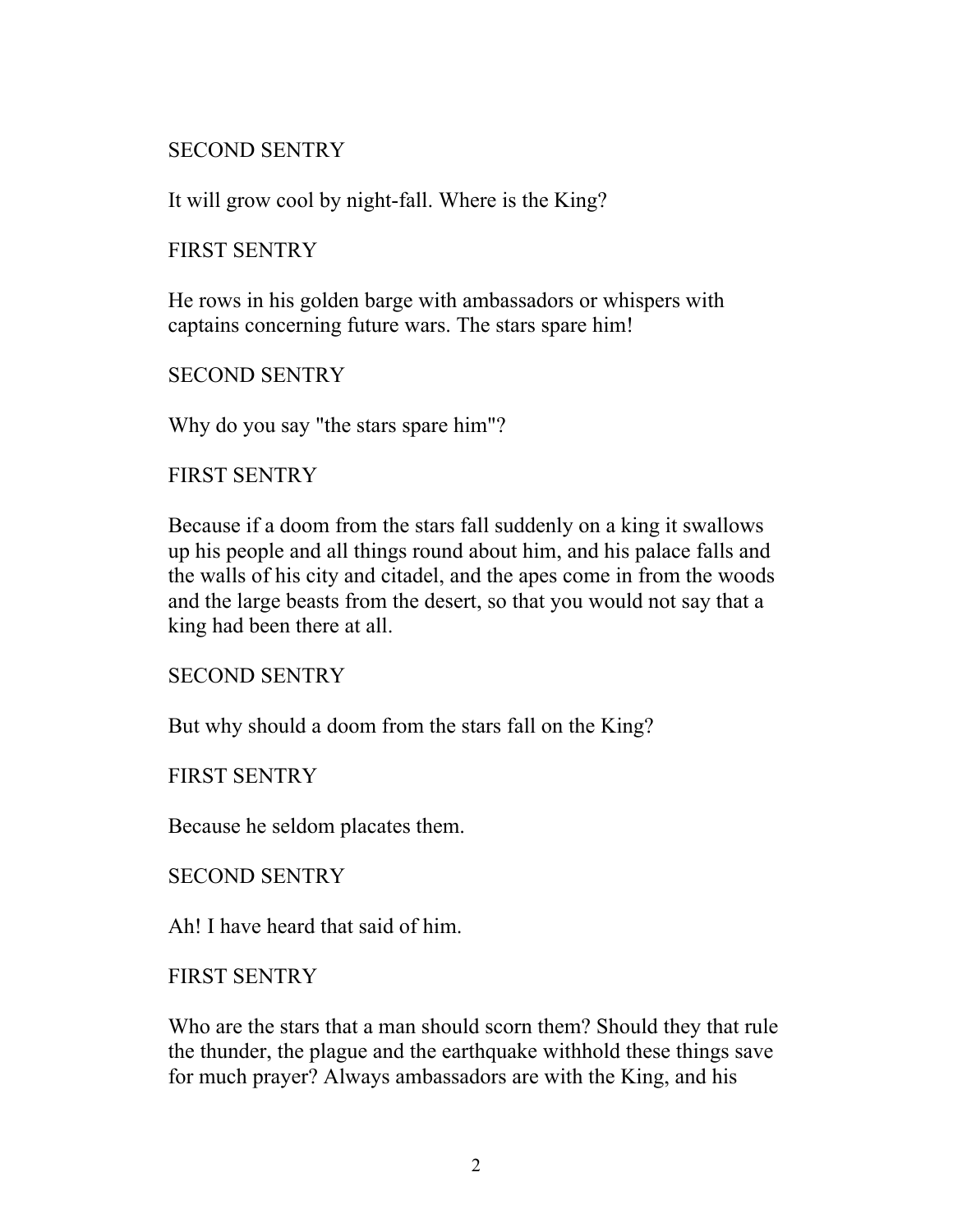commanders, come in from distant lands, prefects of cities and makers of the laws, but never the priests of the stars.

SECOND SENTRY

Hark! Was that thunder?

FIRST SENTRY

Believe me, the stars are angry.

[*Enter a Stranger. He wanders toward the King's door, gazing about him.*

SENTRIES (*lifting their spears at him*)

Go back! Go back!

**STRANGER** 

Why?

FIRST SENTRY

It is death to touch the King's door.

**STRANGER** 

I am a stranger from Thessaly.

FIRST SENTRY

It is death even for a stranger.

**STRANGER** 

Your door is strangely sacred.

FIRST SENTRY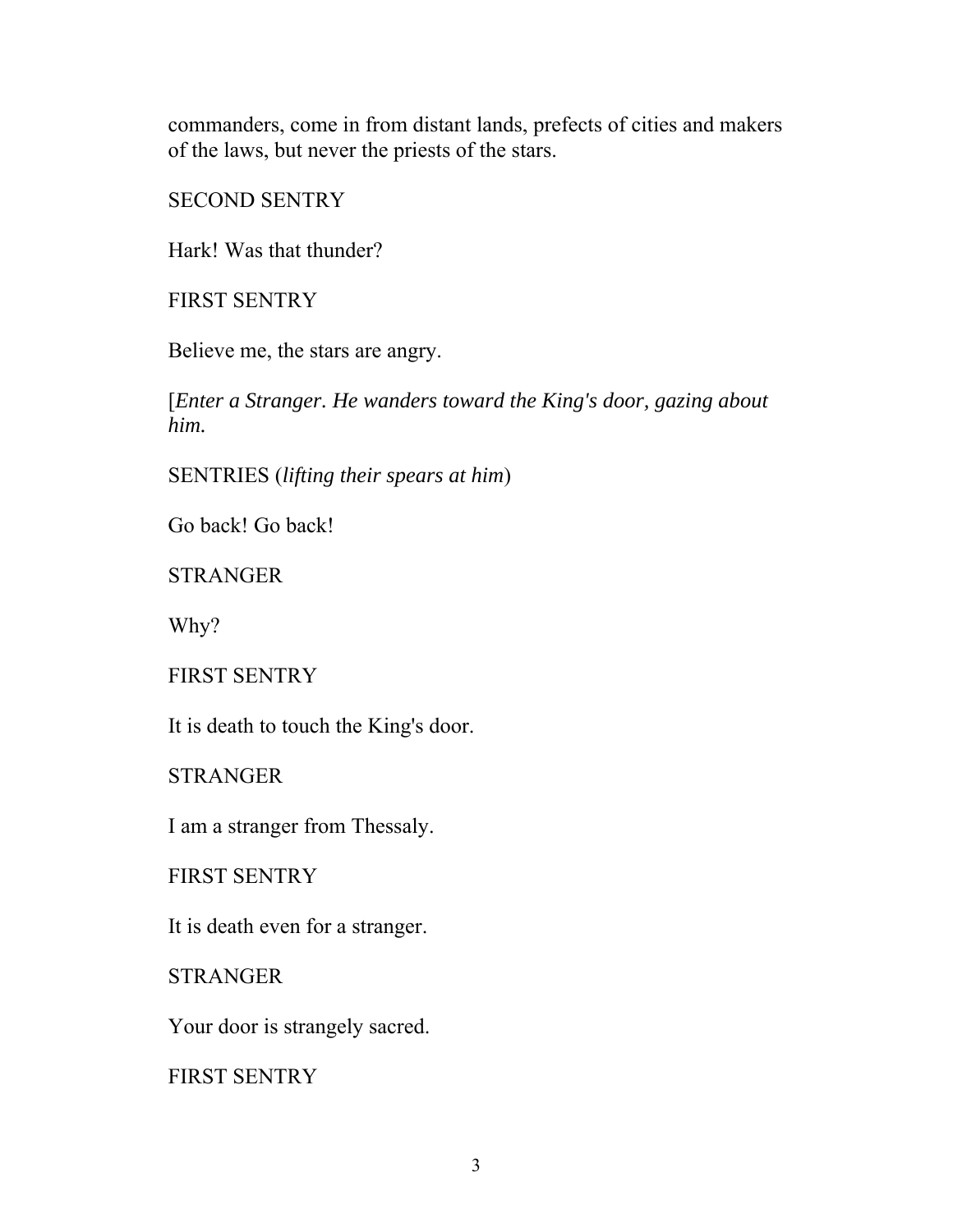It is death to touch it.

[*The Stranger wanders off.*

[*Enter two children hand in hand.*

BOY (*to the Sentry*)

I want to see the King to pray for a hoop.

[*The Sentry smiles.*

BOY (*pushes the door; to girl*)

I cannot open it. (*To the Sentry*) Will it do as well if I pray to the King's door?

**SENTRY** 

Yes, quite as well. (*Turns to talk to the other Sentry*) Is there anyone in sight?

```
SECOND SENTRY (shading his eyes)
```
Nothing but a dog, and he far out on the plain.

FIRST SENTRY

Then we can talk awhile and eat bash.

BOY

King's door, I want a little hoop.

[*The Sentries take a little bash between finger and thumb from pouches and put that wholly forgotten drug to their lips.*

GIRL (*pointing*)

My father is a taller soldier than that.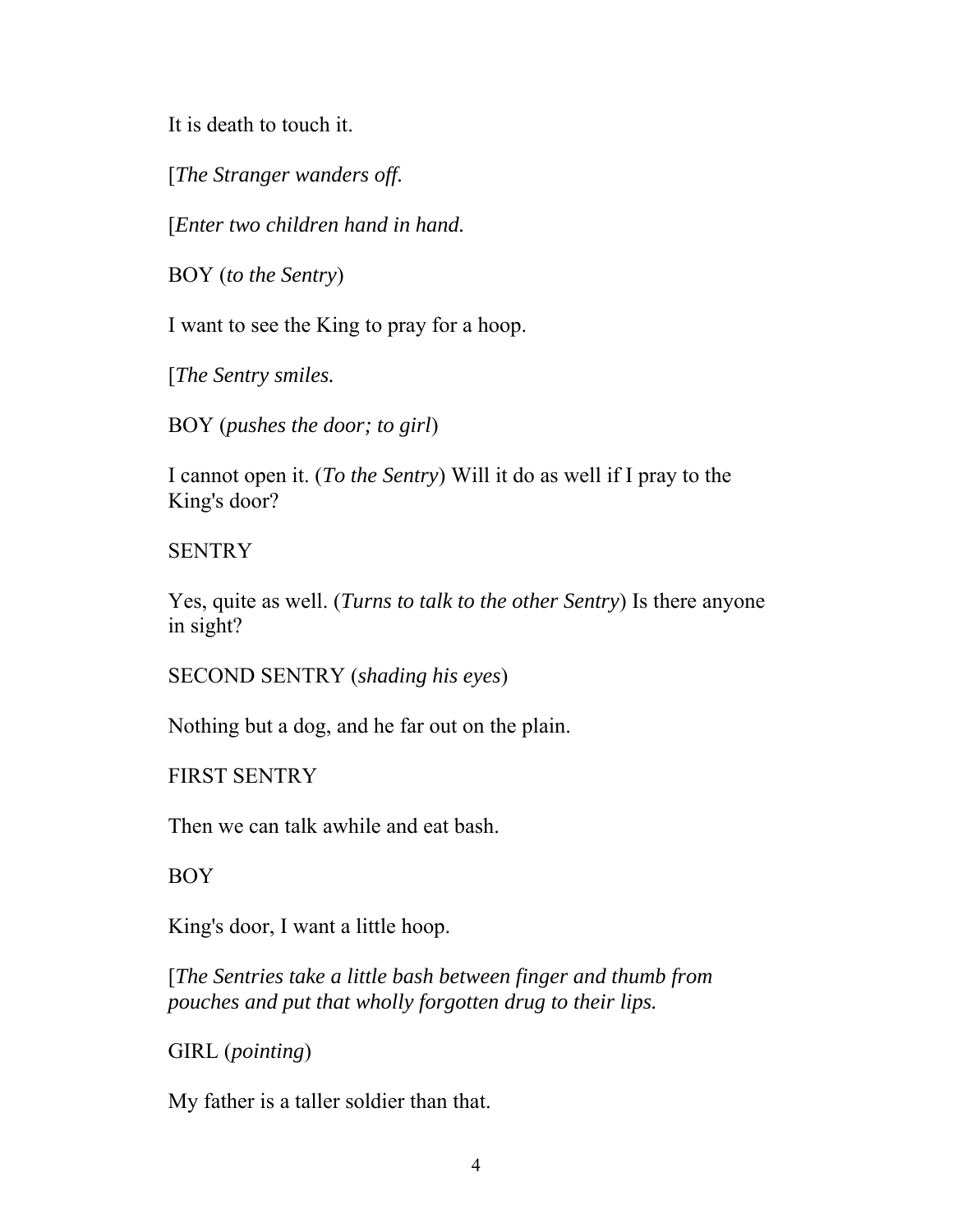BOY

My father can write. He taught me.

**GIRL** 

Ho! Writing frightens nobody. My father is a soldier.

BOY

I have a lump of gold. I found it in the stream that runs down to Gyshon.

**GIRL** 

I have a poem. I found it in my own head.

BOY

Is it a long poem?

**GIRL** 

No. But it would have been only there were no more rhymes for sky.

BOY

What is your poem?

**GIRL** 

I saw a purple bird Go up against the sky And it went up and up And round about did fly.

BOY

I saw it die.

**GIRL**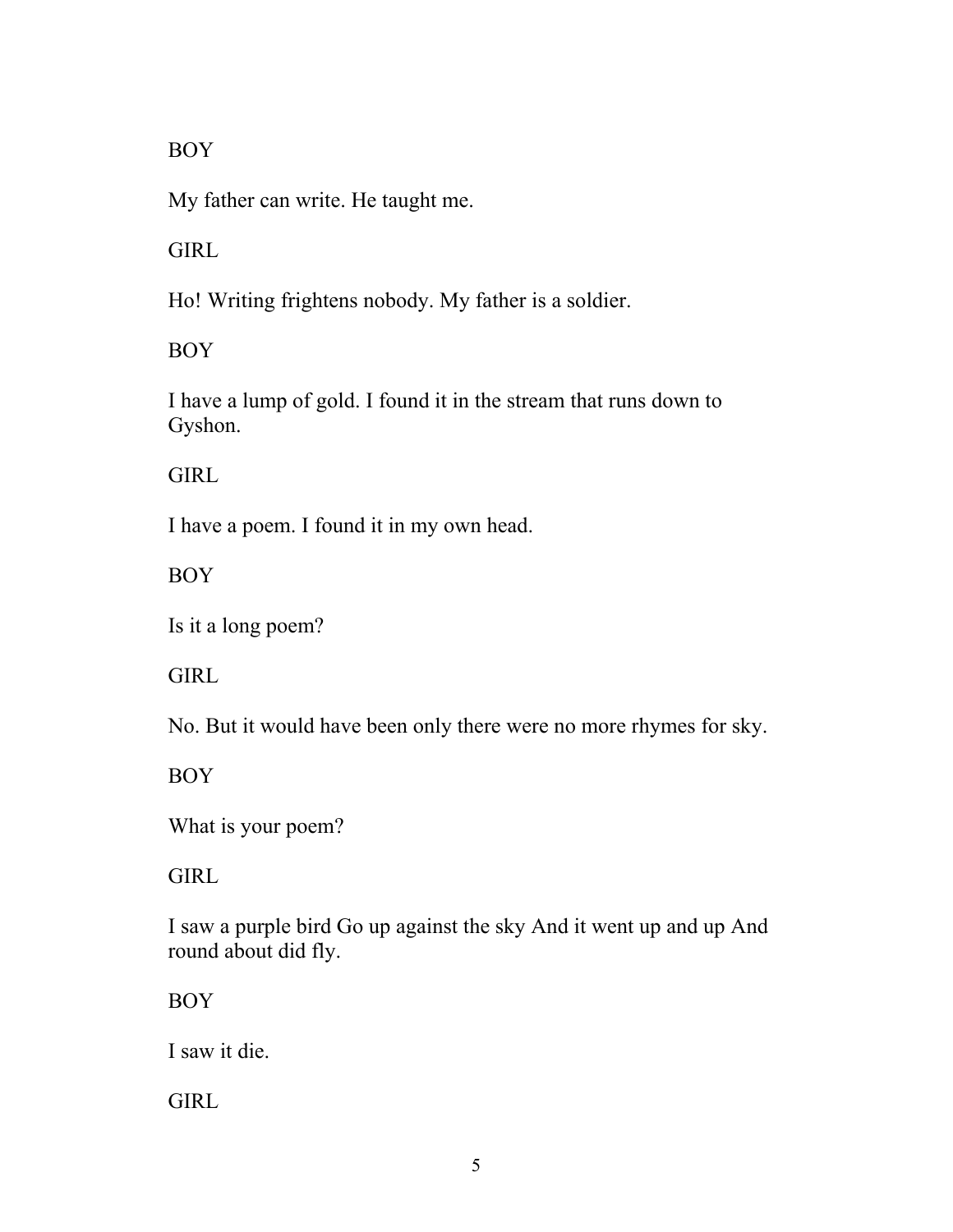That doesn't scan.

BOY

Oh, that doesn't matter.

**GIRL** 

Do you like my poem?

BOY

Birds aren't purple.

**GIRL** 

My bird was.

BOY

Oh!

**GIRL** 

Oh, you don't like my poem!

BOY

Yes, I do.

**GIRL** 

No, you don't; you think it horrid.

BOY

No. I don't.

**GIRL**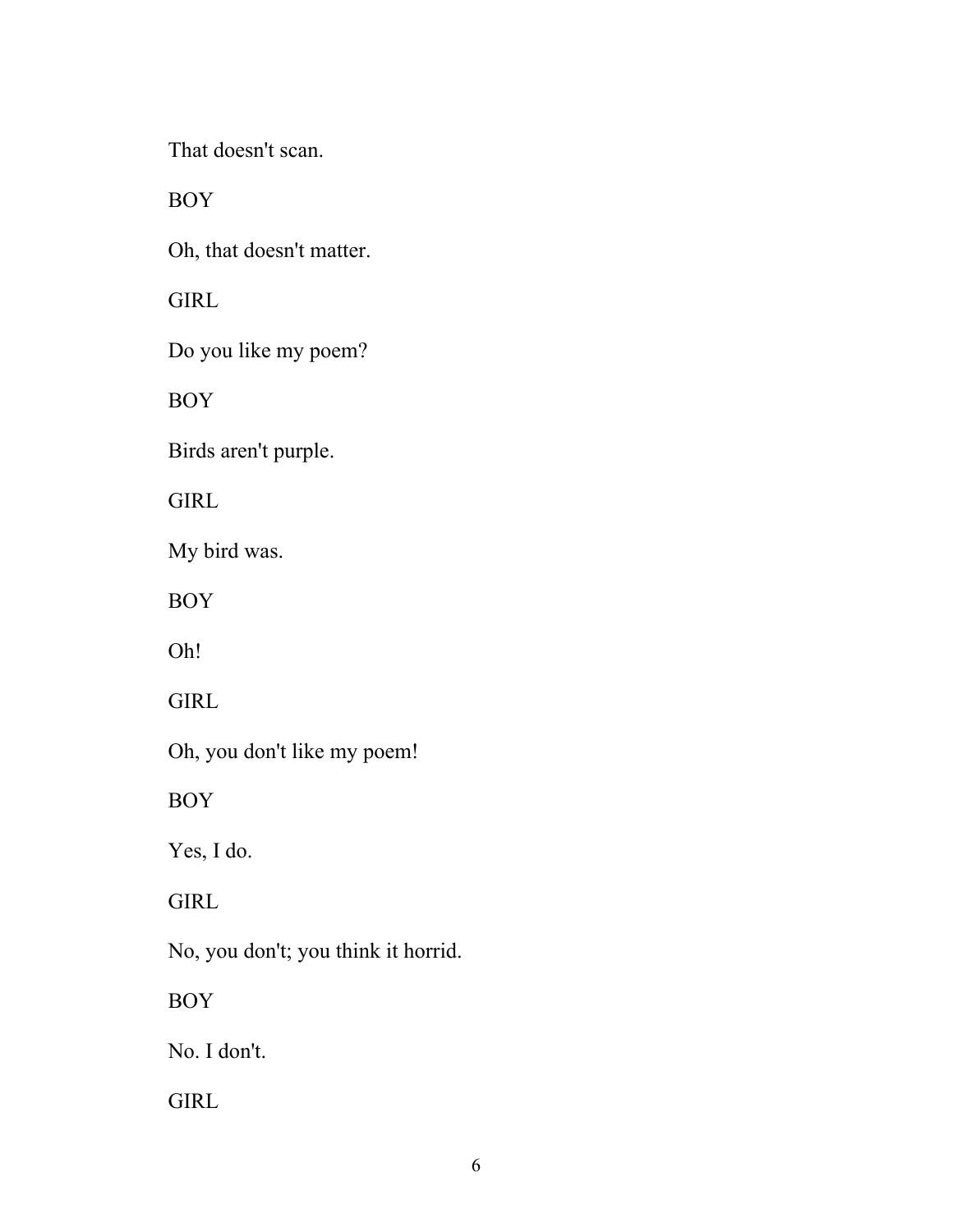Yes, you do. Why didn't you say you liked it? It is the only poem I ever made.

BOY

I do like it. I do like it.

GIRL

You don't, you don't!

BOY

Don't be angry. I'll write it on the door for you.

**GIRL** 

You'll write it?

BOY

Yes, I can write it. My father taught me. I'll write it with my lump of gold. It makes a yellow mark on the iron door.

GIRL

Oh, do write it! I would like to see it written like real poetry.

[*The Boy begins to write. The Girl watches.*

FIRST SENTRY

You see, we'll be fighting again soon.

SECOND SENTRY

Only a little war. We never have more than a little war with the hillfolk.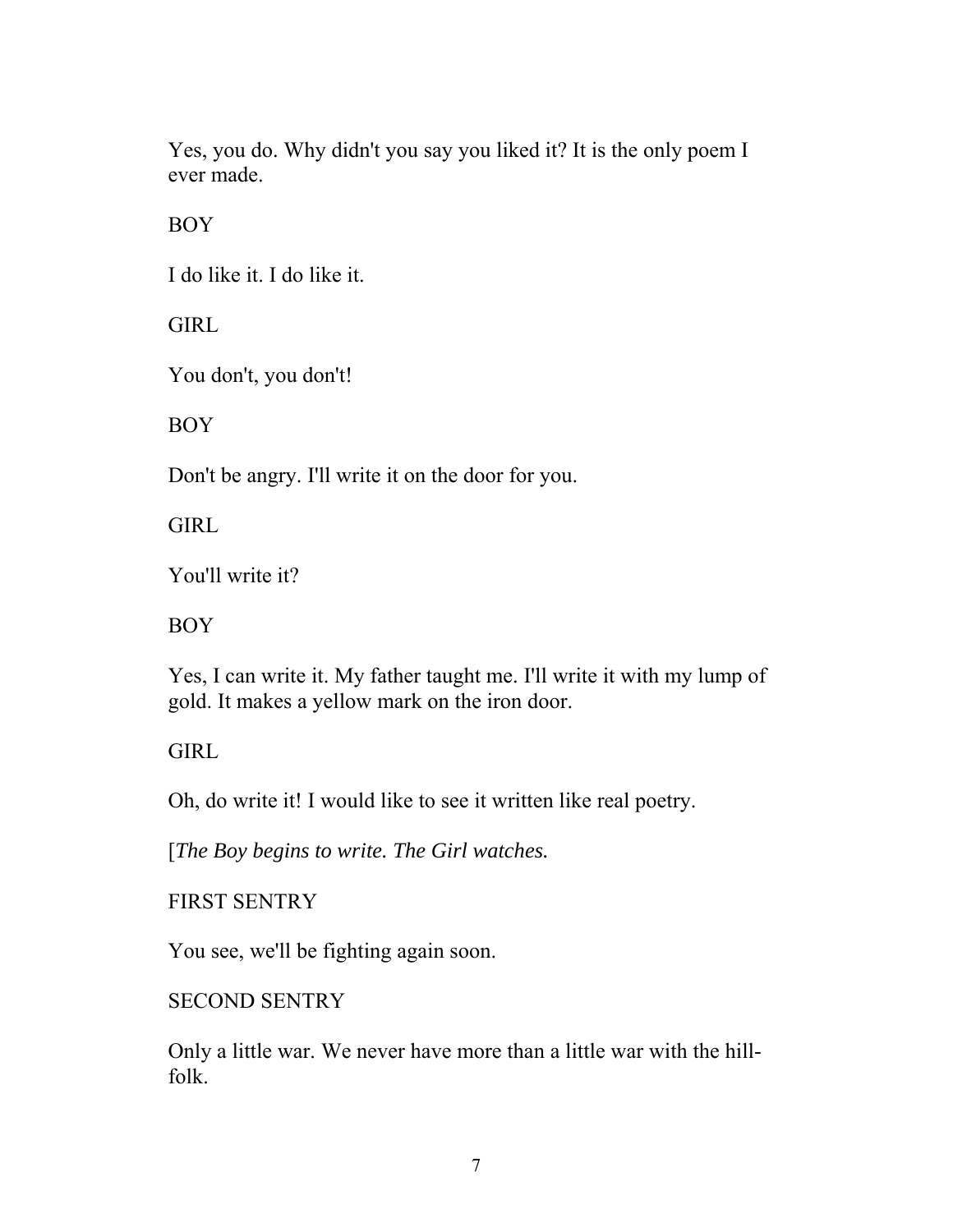#### FIRST SENTRY

When a man goes to fight, the curtains of the gods wax thicker than ever before between his eyes and the future; he may go to a great or to a little war.

### SECOND SENTRY

There can only be a little war with the hill-folk.

FIRST SENTRY

Yet sometimes the gods laugh.

SECOND SENTRY

At whom?

FIRST SENTRY

At kings.

SECOND SENTRY

Why have you grown uneasy about this war in the hills?

FIRST SENTRY

Because the King is powerful beyond any of his fathers, and has more fighting men, more horses, and wealth that could have ransomed his father and his grandfather and dowered their queens and daughters; and every year his miners bring him more from the opal-mines and from the turquoise-quarries. He has grown very mighty.

### SECOND SENTRY

Then he will the more easily crush the hill-folk in a little war.

FIRST SENTRY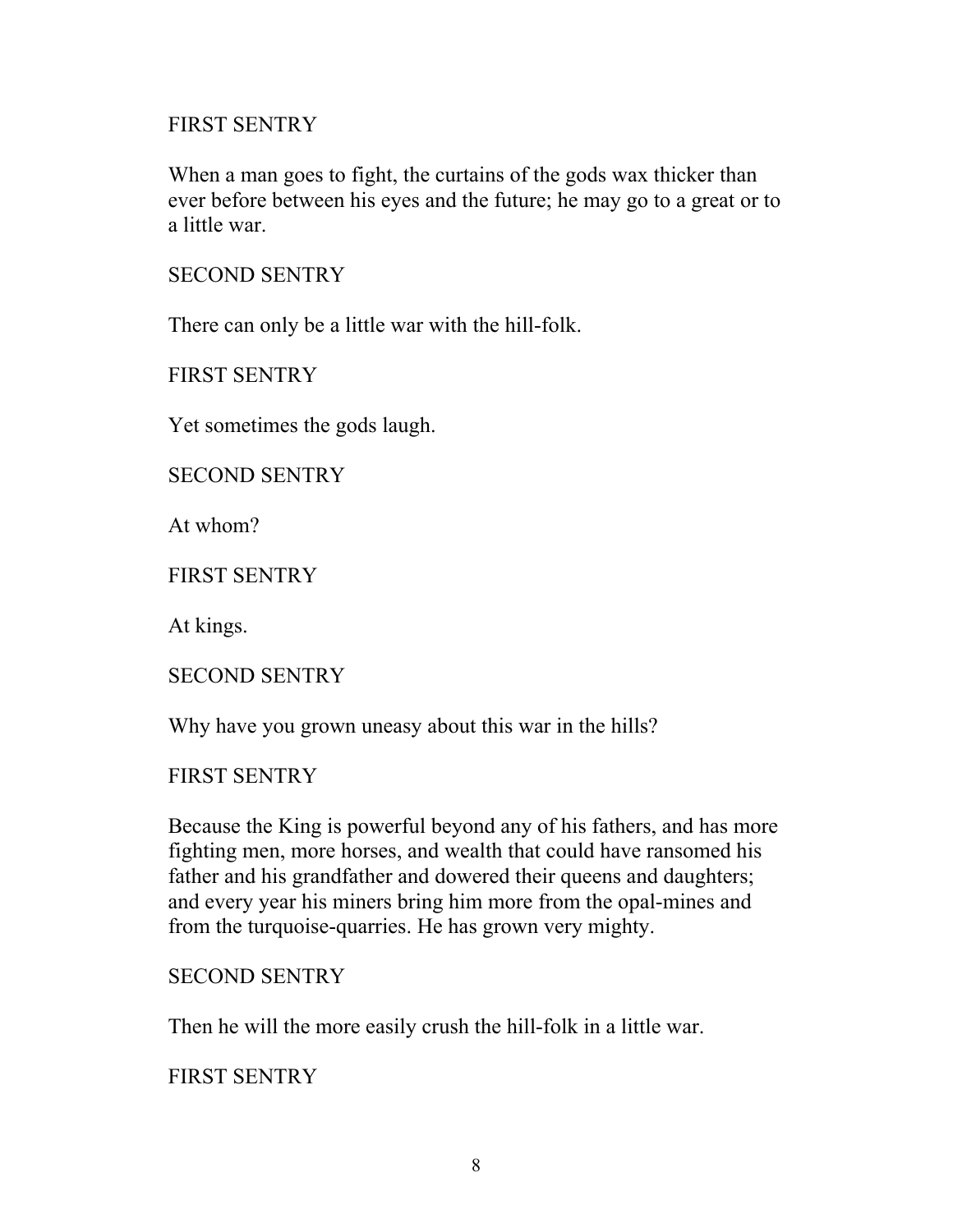When kings grow very mighty the stars grow very jealous.

BOY

I've written your poem.

**GIRL** 

Oh, have you really?

BOY

Yes, I'll read it to you. (*He reads*)

I saw a purple bird Go up against the sky And it went up and up And round about did fly. I saw it die.

GIRL

It doesn't scan.

BOY

That doesn't matter.

[*Enter furtively a Spy, who crosses stage and goes out. The Sentries cease to talk.*

**GIRL** 

That man frightens me.

BOY

He is only one of the King's spies.

**GIRL** 

But I don't like the King's spies. They frighten me.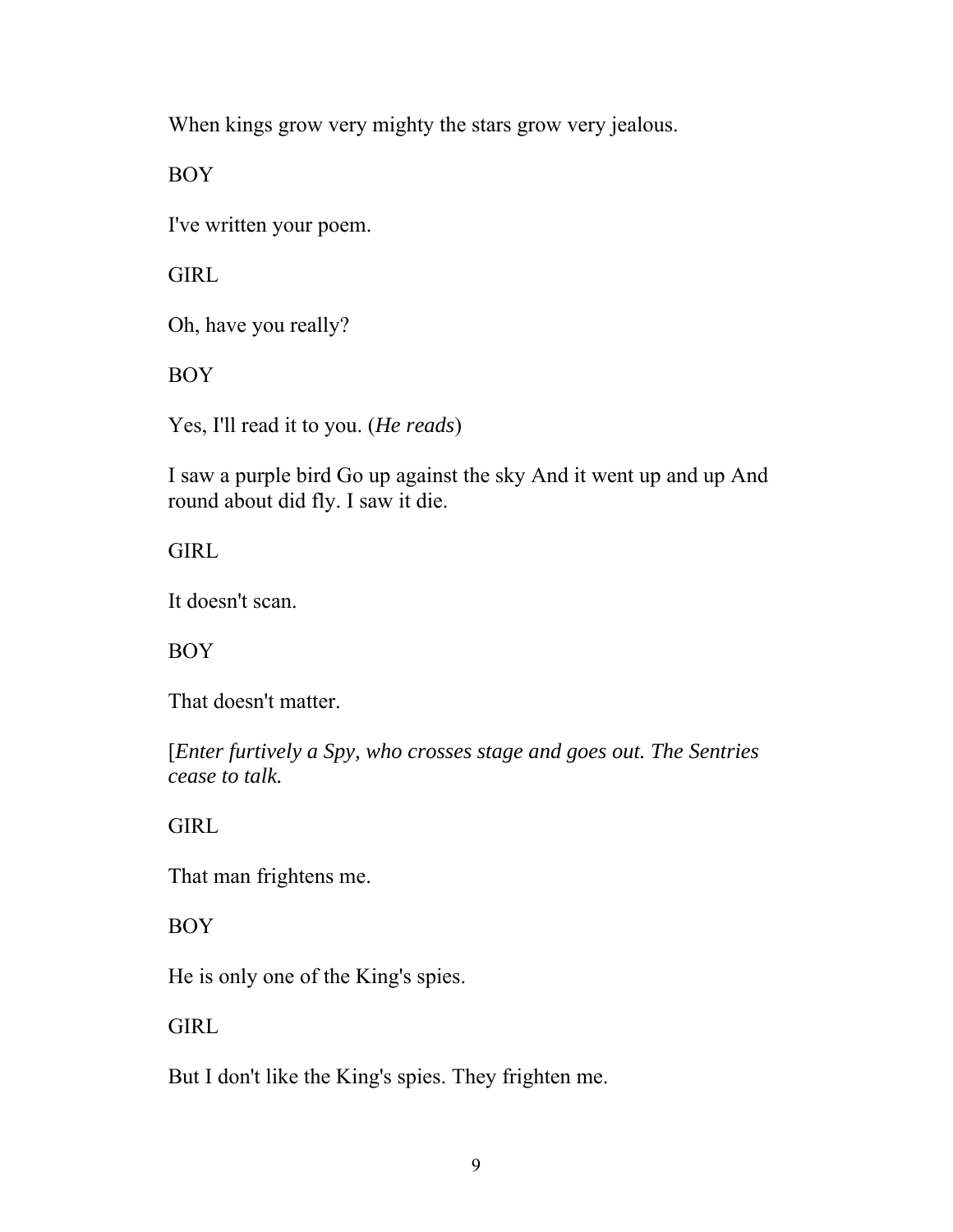BOY

Come on, then, we'll run away.

SENTRY (*noticing the children again*)

Go away, go away! The King is coming, he will eat you.

[*The Boy throws a stone at the Sentry and runs out. Enter another Spy, who crosses the stage. Enter third Spy, who notices the door. He examines it and utters an owl-like whistle. No. 2 comes back. They do not speak. Both whistle. No. 3 comes. All examine the door. Enter the King and his Chamberlain. The King wears a purple robe. The Sentries smartly transfer their spears to their left hands and return their right arms to their right sides. They then lower their spears until their points are within an inch of the ground, at the same time raising their right hands above their heads. They stand for some moments thus. Then they lower their right arms to their right sides, at the same time raising their spears. In the next motion they take their spears into their right hands and lower the butts to the floor, where they were before, the spears slanting forward a little. Both Sentries must move together precisely.*

FIRST SPY (*runs forward to the King and kneels, abasing his forehead to the floor*)

Something has written on the iron door.

CHAMBERLAIN

On the iron door!

KING

Some fool has done it. Who has been here since yesterday?

FIRST SENTRY (*shifts his hand a little higher on his spear, brings the spear to his side and closes his heels all in one motion; he then takes one pace backward with his right foot; then he kneels on his right knee; when he has done this he speaks, but not before*)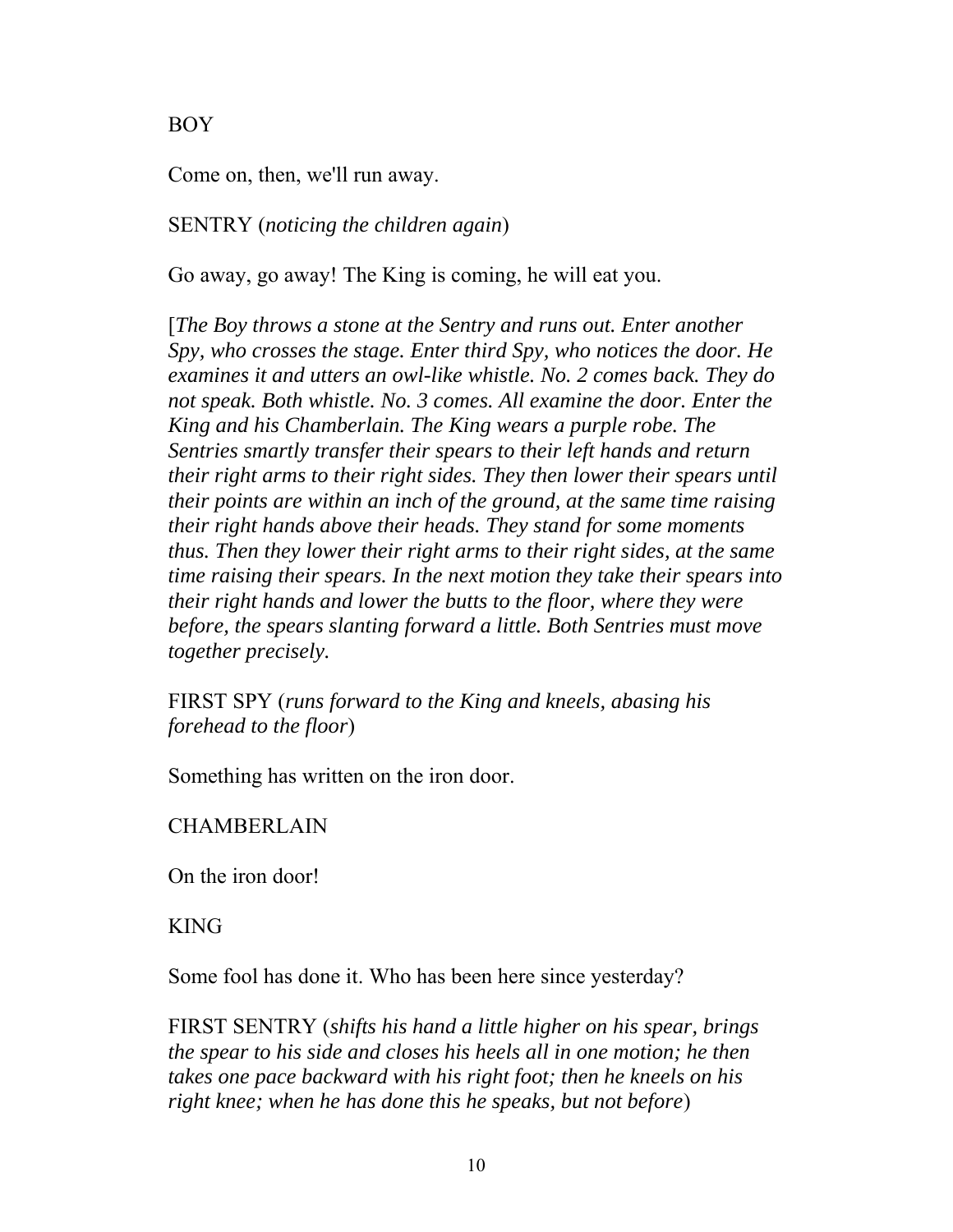Nobody, Majesty, but a stranger from Thessaly.

KING

Did he touch the iron door?

FIRST SENTRY

No, Majesty; he tried to, but we drove him away.

KING

How near did he come?

FIRST SENTRY

Nearly to our spears, Majesty.

KING

What was his motive in seeking to touch the iron door?

FIRST SENTRY

I do not know, Majesty.

KING

Which way did he go?

FIRST SENTRY (*pointing left*)

That way, Majesty, an hour ago.

[*The King whispers with one of his Spies, who stoops and examines the ground and steals away. The Sentry rises.*

KING (*to his two remaining Spies*)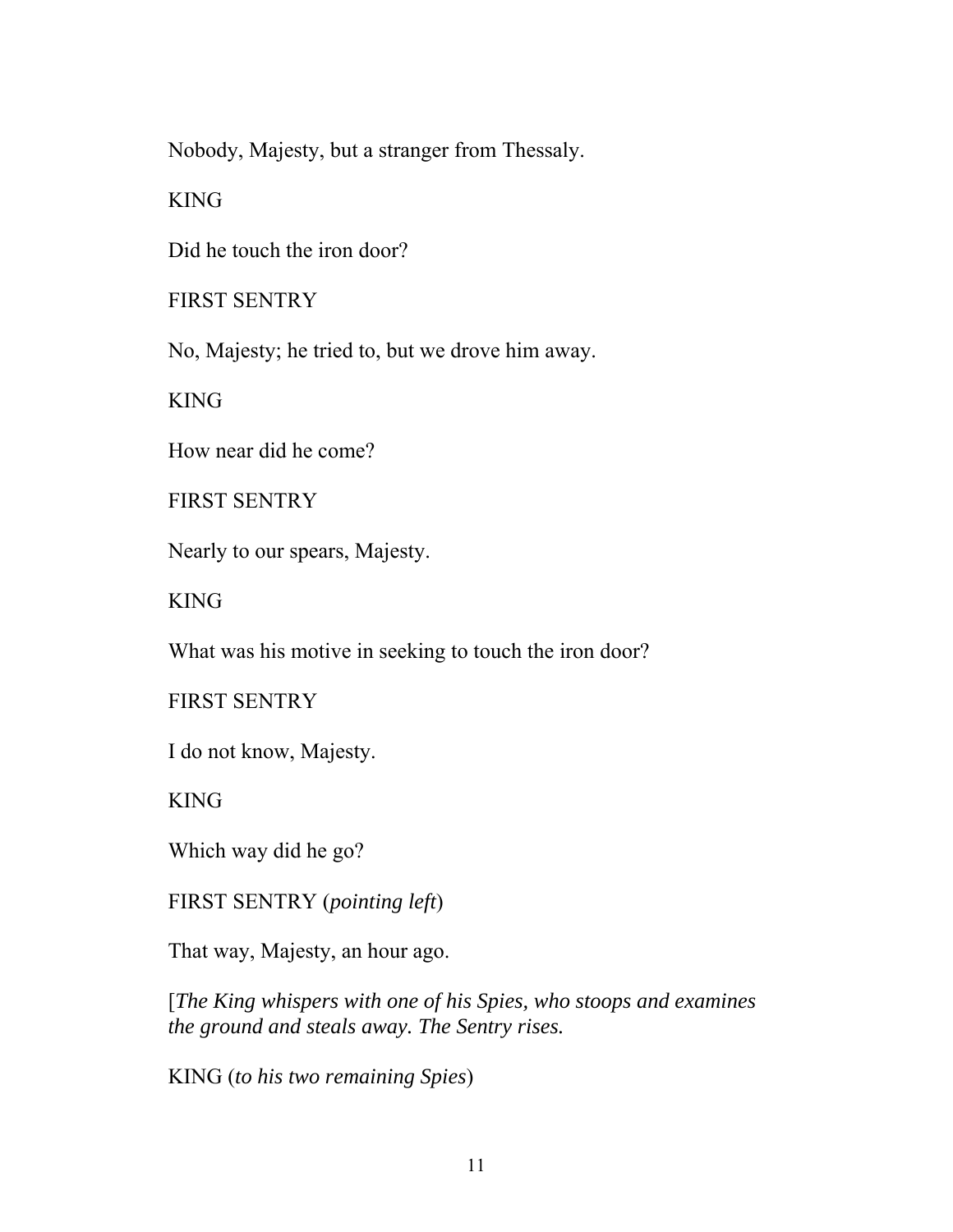What does this writing say?

A SPY

We cannot read, Majesty.

KING

A good spy should know everything.

SECOND SPY

We watch, Majesty, and we search out, Majesty. We read shadows, and we read footprints, and whispers in secret places. But we do not read writing.

KING (*to the Chamberlain*)

See what it is.

CHAMBERLAIN (*goes up and reads*)

It is treason, Majesty.

KING

Read it.

CHAMBERLAIN

I saw a purple bird Go up against the sky, And it went up and up And round about did fly. I saw it die.

FIRST SENTRY (*aside*)

The stars have spoken.

KING (*to the Sentry*)

Has anyone been here but the stranger from Thessaly?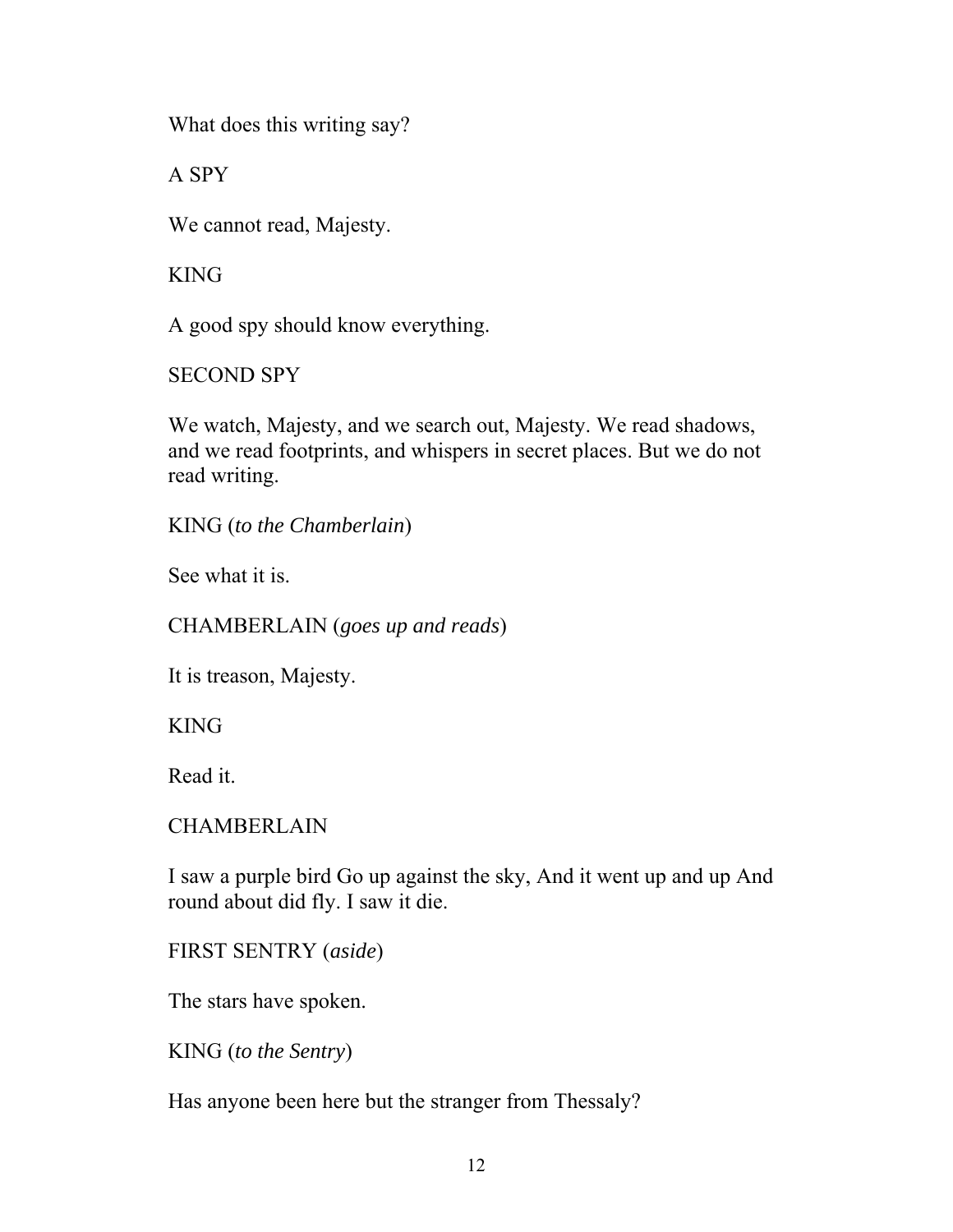SENTRY (*kneeling as before*)

Nobody, Majesty.

KING

You saw nothing?

FIRST SENTRY

Nothing but a dog far out upon the plain and the children of the guard at play.

KING (*to the Second Sentry*)

And you?

SECOND SENTRY (*kneeling*)

Nothing, Majesty.

**CHAMBERLAIN** 

That is strange.

KING

It is some secret warning.

**CHAMBERLAIN** 

It is treason.

KING

It is from the stars.

CHAMBERLAIN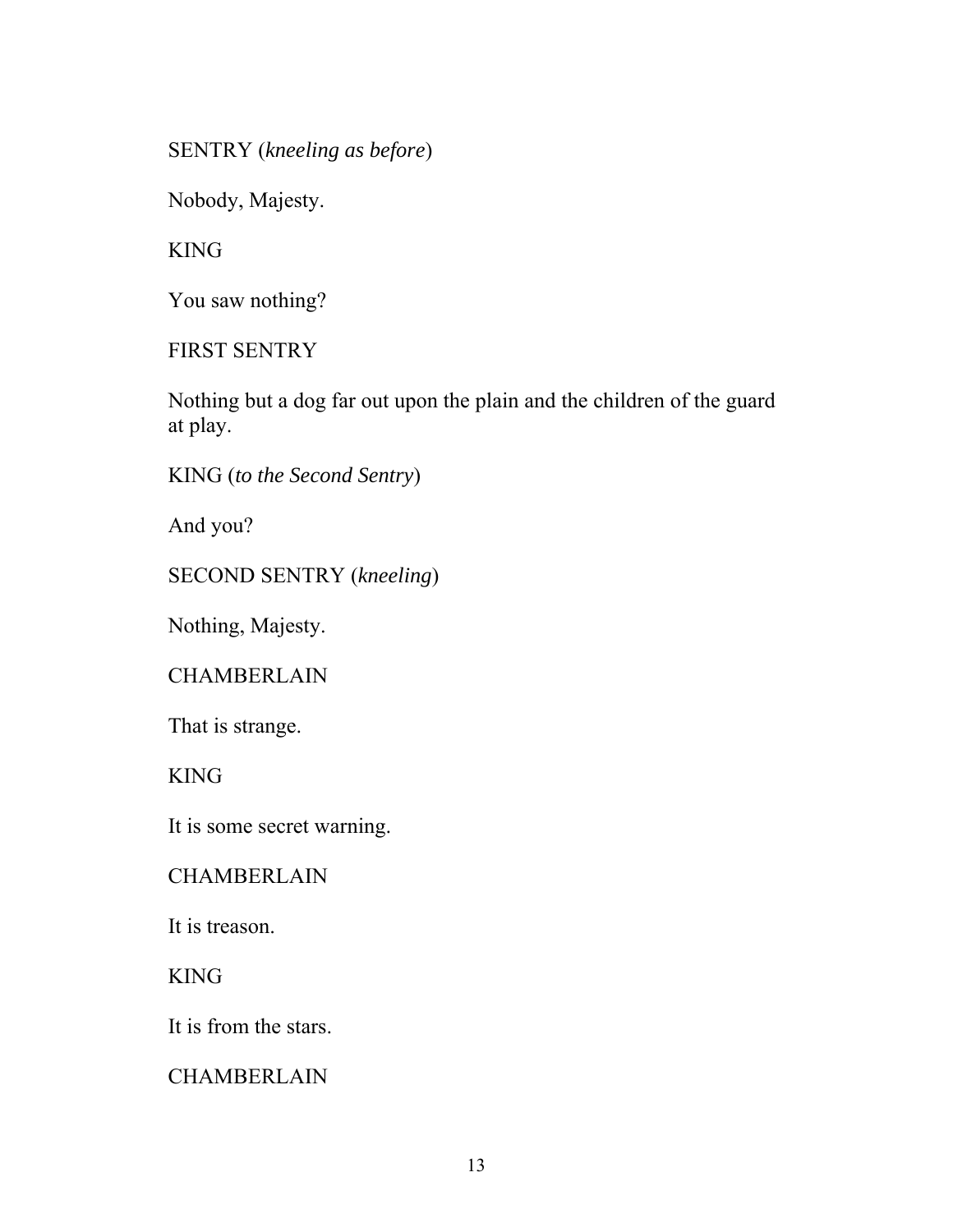No, no, Majesty. Not from the stars, not from the stars. Some man has done it. Yet the thing should be interpreted. Shall I send for the prophets of the stars?

[*The King beckons to his Spies. They run up to him.*

## KING

Find me some prophet of the stars. (*Exeunt Spies*) I fear that we may go no more, my chamberlain, along the winding ways of unequalled Zericon, nor play dahoori with the golden balls. I have thought more of my people than of the stars and more of Zericon than of windy Heaven.

# CHAMBERLAIN

Believe me, Majesty, some idle man has written it and passed by. Your spies shall find him, and then his name will be soon forgotten.

# KING

Yes, yes. Perhaps you are right, though the sentries saw no one. No doubt some beggar did it.

# CHAMBERLAIN

Yes, Majesty, some beggar has surely done it. But look, here come two prophets of the stars. They shall tell us that this is idle.

[*Enter two Prophets and a Boy attending them. All bow deeply to the King. The two Spies steal in again and stand at back.*

# KING

Some beggar has written a rhyme on the iron gate, and as the ways of rhyme are known to you I desired you, rather as poets than as prophets, to say whether there was any meaning in it.

# CHAMBERLAIN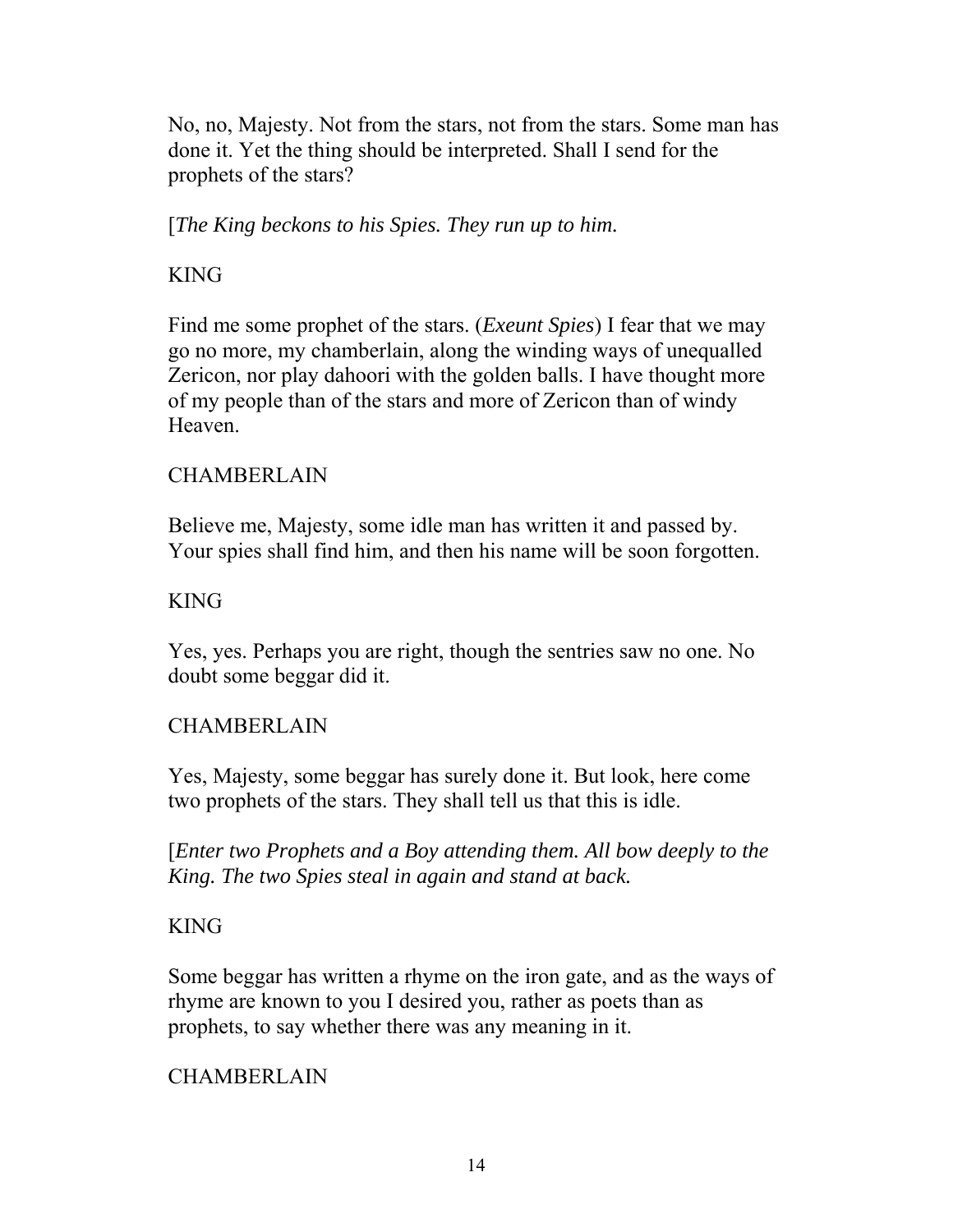'Tis but an idle rhyme.

FIRST PROPHET (*bows again and goes up to door. He glances at the writing*)

Come hither, servant of those that serve the stars.

[*Attendant approaches.*

FIRST PROPHET

Bring hither our golden cloaks, for this may be a matter for rejoicing; and bring our green cloaks also, for this may tell of young new beautiful things with which the stars will one day gladden the King; and bring our black cloaks also, for it may be a doom. (*Exit the Boy; the Prophet goes up to the door and reads solemnly*) The stars have spoken.

[*Reënter Attendant with cloaks.*

KING

I tell you that some beggar has written this.

FIRST PROPHET

It is written in pure gold. (*He dons the black cloak over body and head*)

KING

What do the stars mean? What warning is it?

FIRST PROPHET

I cannot say.

KING (*to Second Prophet*)

Come you then and tell us what the warning is.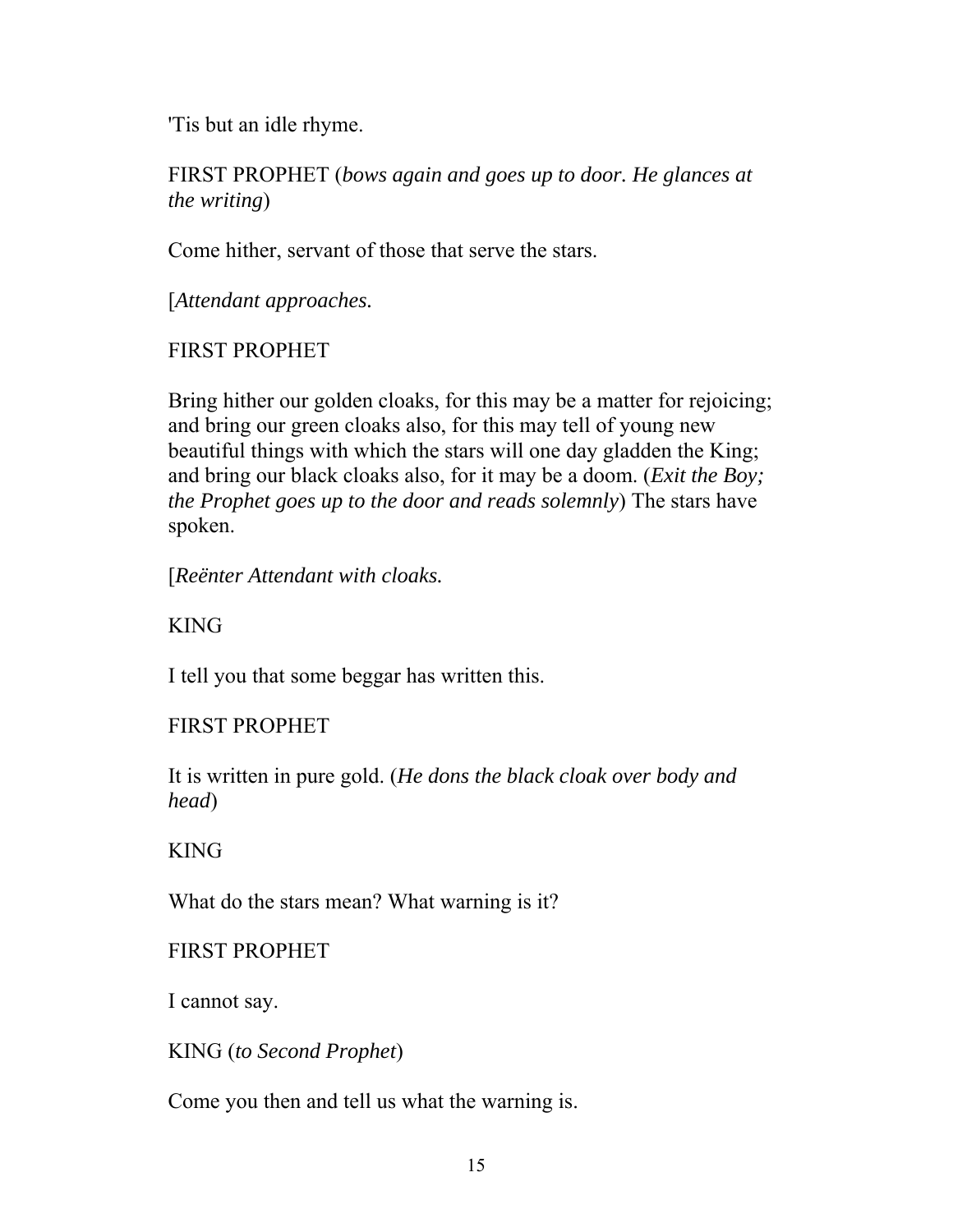SECOND PROPHET (*goes up to the door and reads*)

The stars have spoken. (*He cloaks himself in black*)

KING

What is it? What does it mean?

SECOND PROPHET

We do not know, but it is from the stars.

### CHAMBERLAIN

It is a harmless thing; there is no harm in it, Majesty. Why should not birds die?

### KING

Why have the prophets covered themselves in black?

## CHAMBERLAIN

They are a secret people and look for inner meanings. There is no harm in it.

## KING

They have covered themselves in black.

### CHAMBERLAIN

They have not spoken of any evil thing. They have not spoken of it.

## KING

If the people see the prophets covered in black they will say that the stars are against me and believe that my luck has turned.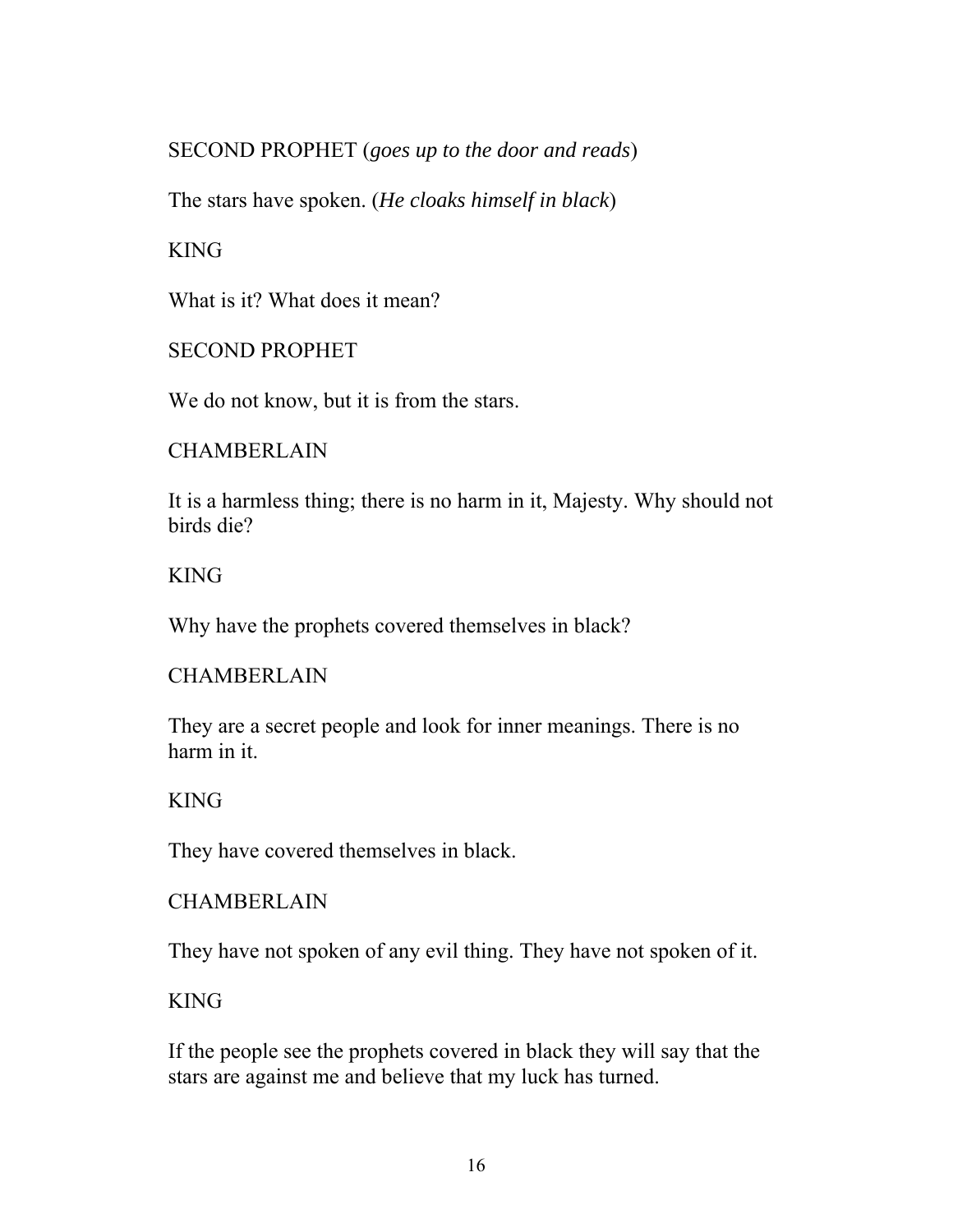### CHAMBERLAIN

The people must not know.

KING

Some prophet must interpret to us the doom. Let the chief prophet of the stars be sent for.

CHAMBERLAIN (*going toward left exit*)

Summon the chief prophet of the stars that look on Zericon.

VOICES OFF

The chief prophet of the stars. The chief prophet of the stars.

```
CHAMBERLAIN
```
I have summoned the chief prophet, Majesty.

KING

If he interpret this aright I will put a necklace of turquoises round his neck with opals from the mines.

CHAMBERLAIN

He will not fail. He is a very cunning interpreter.

KING

What if he covers himself with a huge black cloak and does not speak and goes muttering away, slowly with bended head, till our fear spreads to the sentries and they cry aloud?

## **CHAMBERLAIN**

This is no doom from the stars, but some idle scribe hath written it in his insolence upon the iron door, wasting his hoard of gold.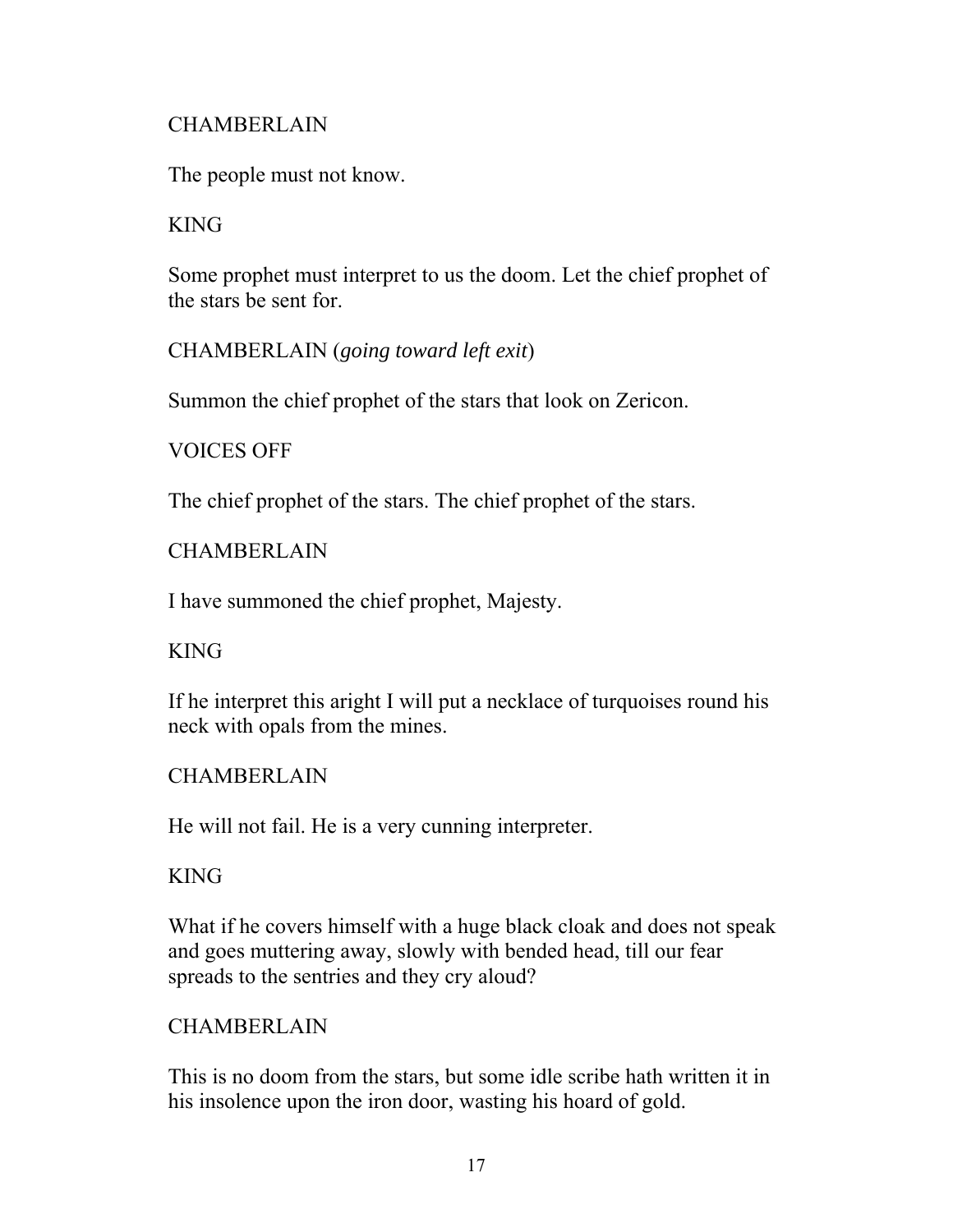# KING

Not for myself I have a fear of doom, not for myself; but I inherited a rocky land, windy and ill-nurtured, and nursed it to prosperity by years of peace and spread its boundaries by years of war. I have brought up harvests out of barren acres and given good laws unto naughty towns, and my people are happy, and lo, the stars are angry!

# CHAMBERLAIN

It is not the stars, it is not the stars, Majesty, for the prophets of the stars have not interpreted it. Indeed, it was only some reveller wasting his gold.

[*Meanwhile enter Chief Prophet of the stars that look on Zericon.*

# KING

Chief Prophet of the Stars that look on Zericon, I would have you interpret the rhyme upon yonder door.

CHIEF PROPHET (*goes up to the door and reads*)

It is from the stars.

# KING

Interpret it and you shall have great turquoises round your neck, with opals from the mines in the frozen mountains.

CHIEF PROPHET (*cloaks himself like the others in a great black cloak*)

Who should wear purple in the land but a King, or who go up against the sky but he who has troubled the stars by neglecting their ancient worship? Such a one has gone up and up increasing power and wealth, such a one has soared above the crowns of those that went before him, such a one the stars have doomed, the undying ones, the illustrious. [*A pause.*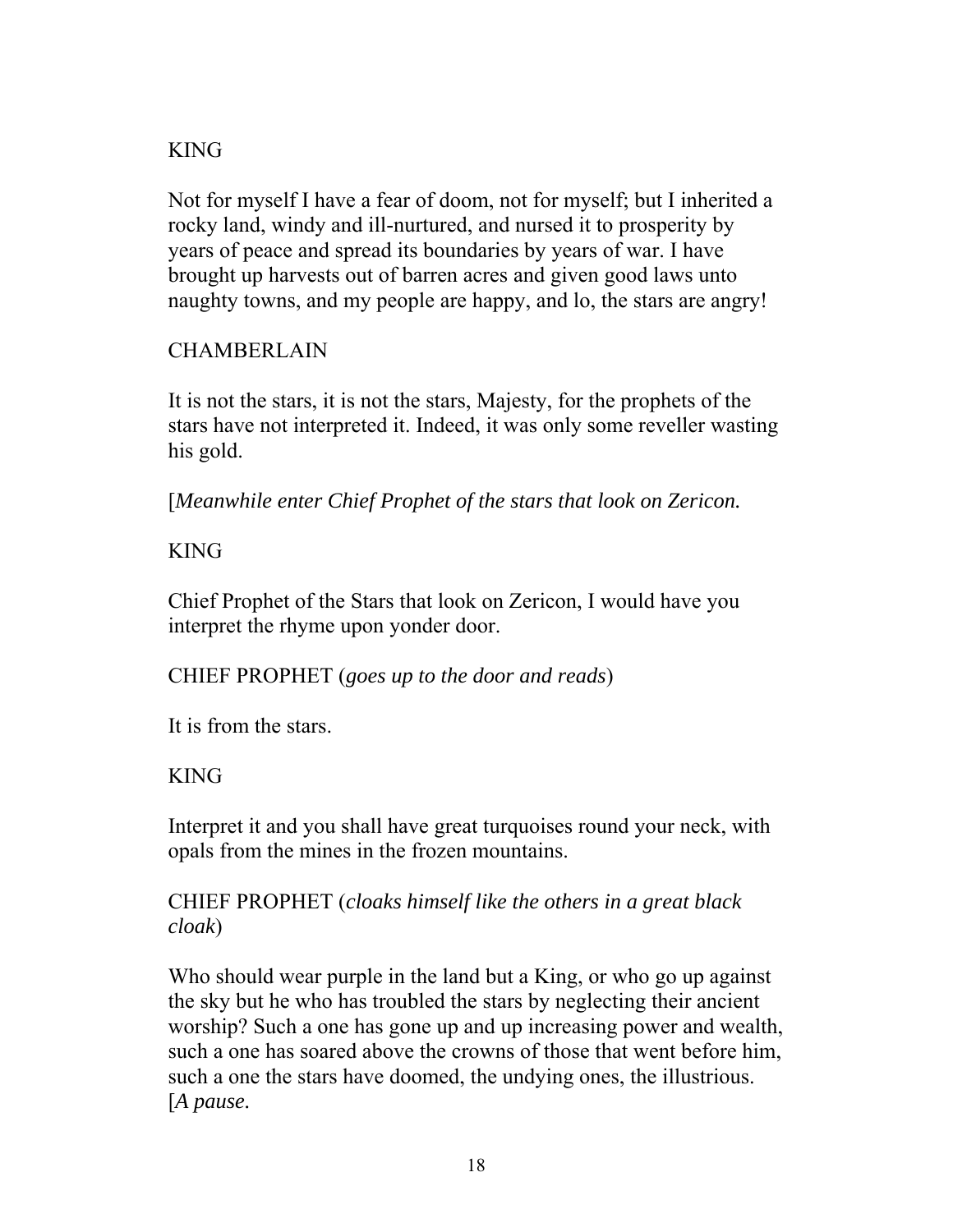KING

Who wrote it?

CHIEF PROPHET

It is pure gold. Some god has written it.

**CHAMBERLAIN** 

Some god?

CHIEF PROPHET

Some god whose home is among the undying stars.

FIRST SENTRY (*aside to the Second Sentry*)

Last night I saw a star go flaming earthward.

KING

Is this a warning or is it a doom?

CHIEF PROPHET

The stars have spoken.

KING

It is, then, a doom?

CHIEF PROPHET

They speak not in jest.

KING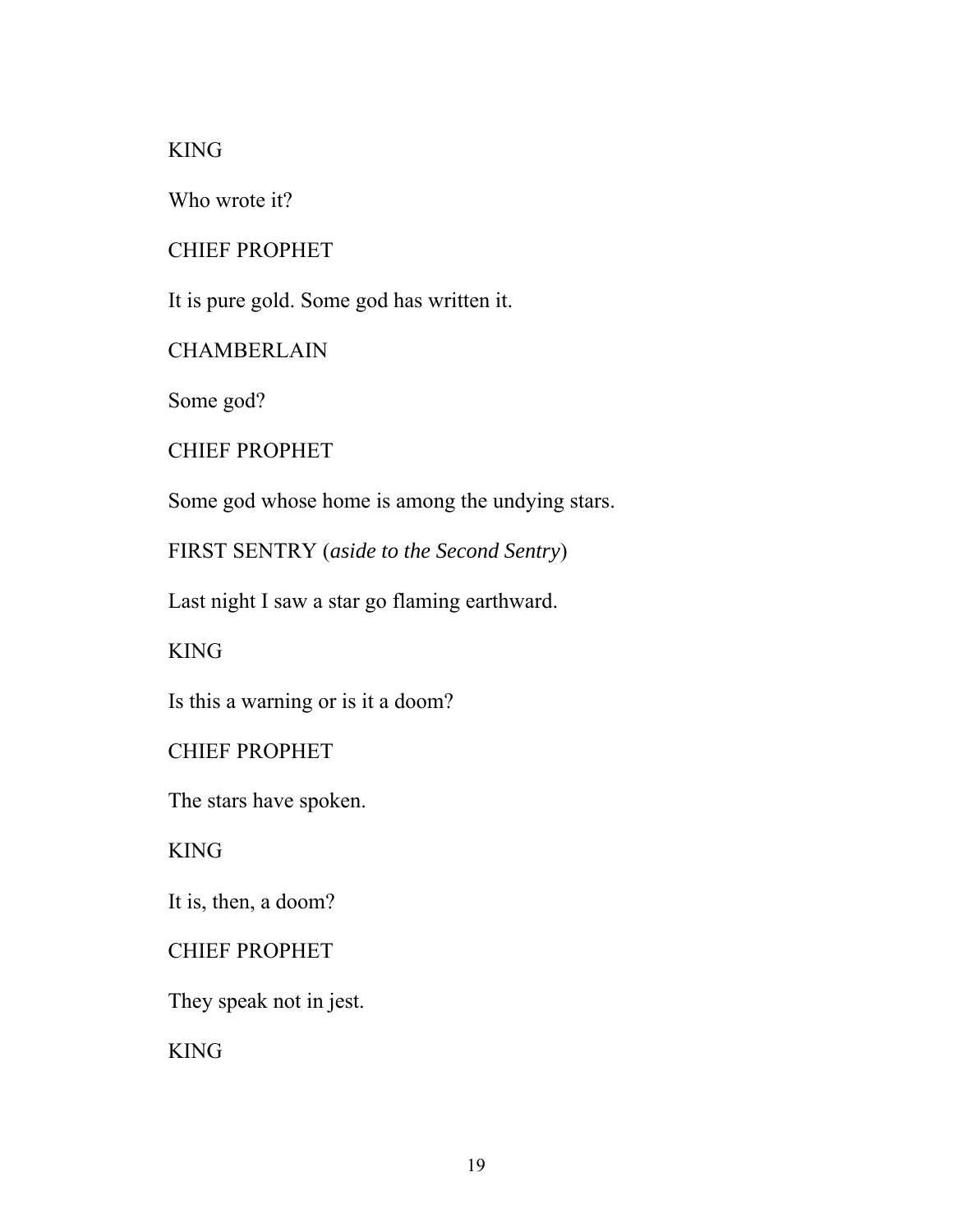I have been a great King--Let it be said of me "The stars overthrew him, and they sent a god for his doom." For I have not met my equal among kings that man should overthrow me; and I have not oppressed my people that man should rise up against me.

### CHIEF PROPHET

It is better to give worship to the stars than to do good to man. It is better to be humble before the gods than proud in the face of your enemy though he do evil.

## KING

Let the stars hearken yet and I will sacrifice a child to them--I will sacrifice a girl child to the twinkling stars and a male child to the stars that blink not, the stars of the steadfast eyes. (*To his Spies*) Let a boy and girl be brought for sacrifice. (*Exit a Spy to the right looking at footprints*) Will you accept this sacrifice to the god that the stars have sent? They say that the gods love children.

### CHIEF PROPHET

I may refuse no sacrifice to the stars nor to the gods whom they send. (*To the other Prophets*) Make ready the sacrificial knives.

[*The Prophets draw knives and sharpen them.*

## KING

Is it fitting that the sacrifice take place by the iron door where the god from the stars has trod, or must it be in the temple?

### CHIEF PROPHET

Let it be offered by the iron door. (*To the other Prophets*) Fetch hither the altar stone.

[*The owl-like whistle is heard off right. The Third Spy runs crouching toward it. Exit.*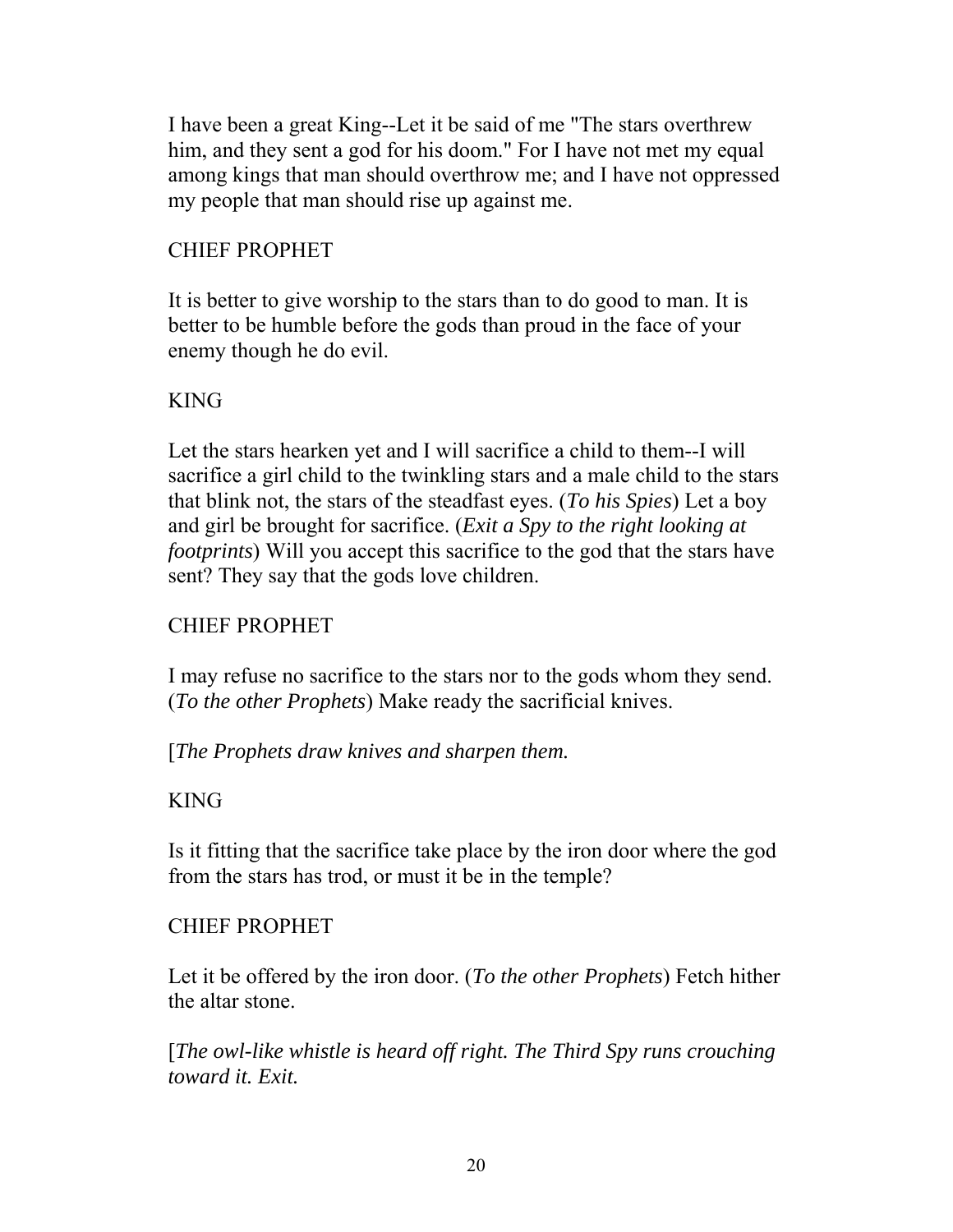### KING

Will this sacrifice avail to avert the doom?

CHIEF PROPHET

Who knows?

KING

I fear that even yet the doom will fall.

CHIEF PROPHET

It were wise to sacrifice some greater thing.

KING

What more can a man offer?

CHIEF PROPHET

His pride.

KING

What pride?

CHIEF PROPHET

Your pride that went up against the sky and troubled the stars.

KING

How shall I sacrifice my pride to the stars?

CHIEF PROPHET

It is upon your pride that the doom will fall, and will take away your crown and will take away your kingdom.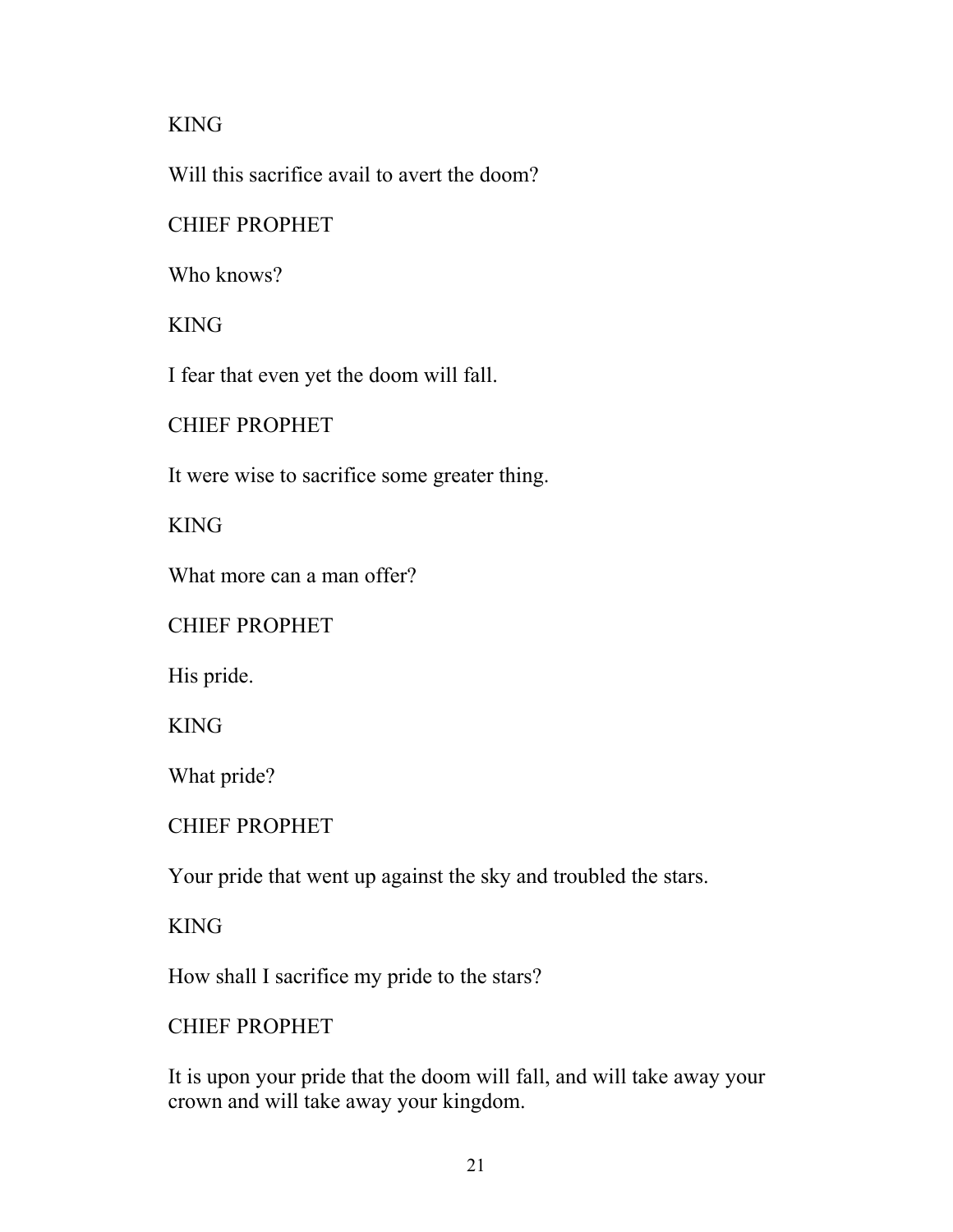# KING

I will sacrifice my crown and reign uncrowned amongst you, so only I save my kingdom.

# CHIEF PROPHET

If you sacrifice your crown which is your pride, and if the stars accept it, perhaps the god that they sent may avert the doom and you may still reign in your kingdom though humbled and uncrowned.

# KING

Shall I burn my crown with spices and with incense or cast it into the sea?

# CHIEF PROPHET

Let it be laid here by the iron door where the god came who wrote the golden doom. When he comes again by night to shrivel up the city or to pour an enemy in through the iron door, he will see your cast-off pride and perhaps accept it and take it away to the neglected stars.

## KING (*to the Chamberlain*)

Go after my spies and say that I make no sacrifice. (*Exit the Chamberlain to the right; the King takes off his crown*) Good-bye, my brittle glory; kings have sought you; the stars have envied you. (*The stage grows darker*)

## CHIEF PROPHET

Even now the sun has set who denies the stars, and the day is departed wherein no gods walk abroad. It is near the hour when spirits roam the earth and all things that go unseen, and the faces of the abiding stars will be soon revealed to the fields. Lay your crown there and let us come away.

KING *(lays his crown before the iron door; then to the Sentries*)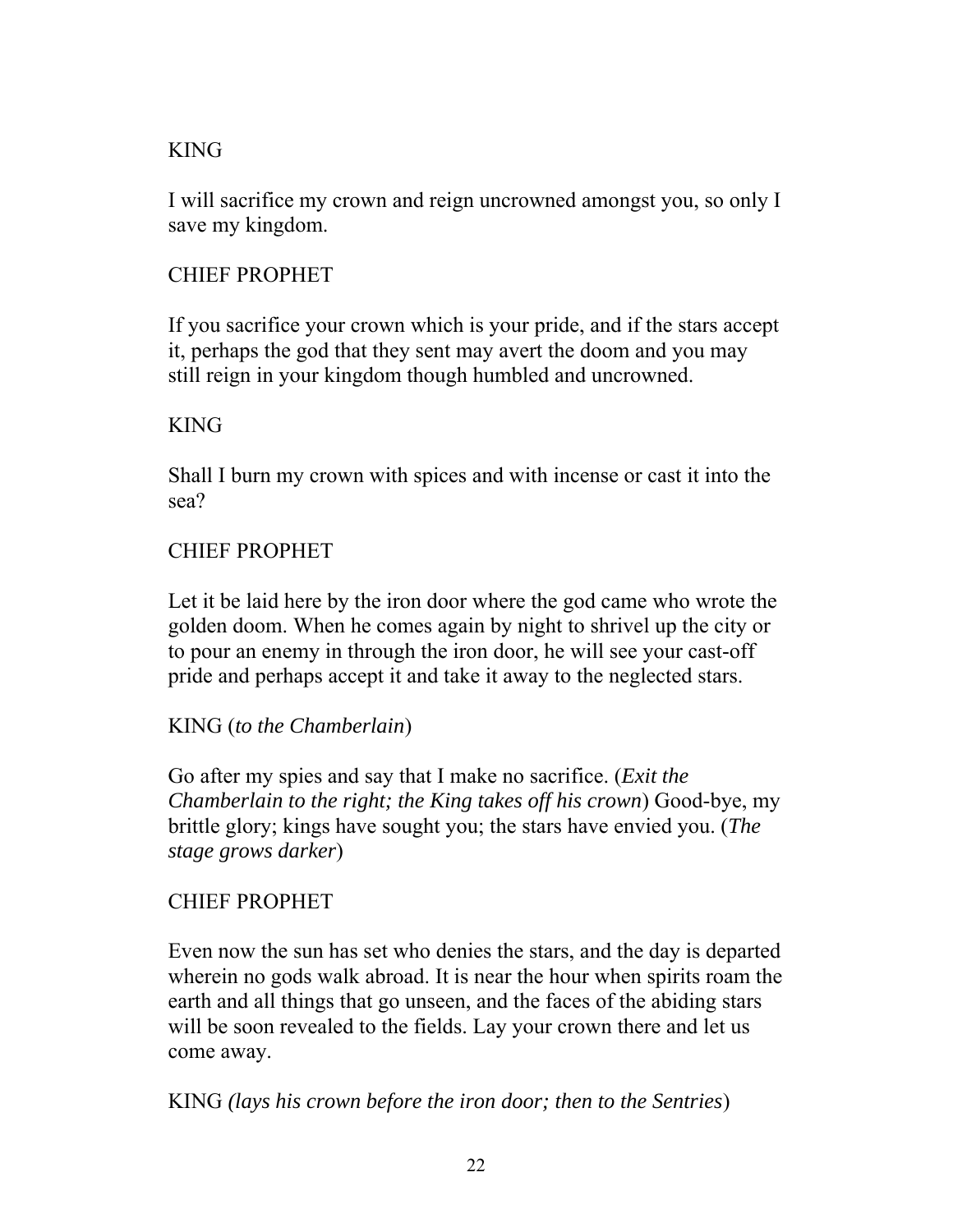Go! And let no man come near the door all night.

THE SENTRIES (*kneeling*)

Yes, Majesty.

[*They remain kneeling until after the King has gone. King and the Chief Prophet walk away.*

# CHIEF PROPHET

It was your pride. Let it be forgotten. May the stars accept it. (*Exeunt left*)

[*The Sentries rise.*

FIRST SENTRY

The stars have envied him!

SECOND SENTRY

It is an ancient crown. He wore it well.

FIRST SENTRY

May the stars accept it.

SECOND SENTRY

If they do not accept it what doom will overtake him?

FIRST SENTRY

It will suddenly be as though there were never any city of Zericon nor two sentries like you and me standing before the door.

SECOND SENTRY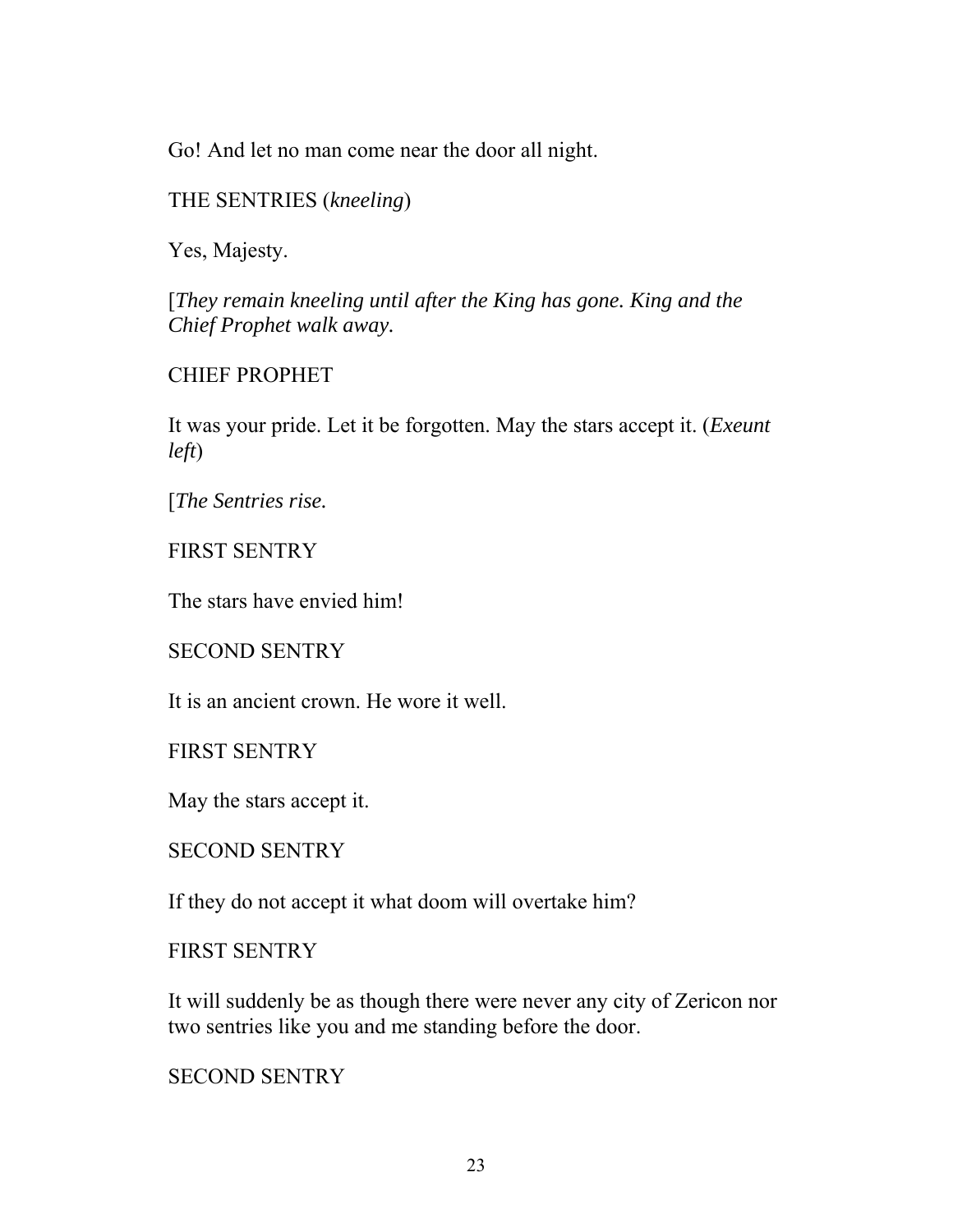Why! How do you know?

FIRST SENTRY

That is ever the way of the gods.

SECOND SENTRY

But it is unjust.

FIRST SENTRY

How should the gods know that?

SECOND SENTRY

Will it happen to-night?

FIRST SENTRY

Come! we must march away. (*Exeunt right*)

[*The stage grows increasingly darker. Reënter the Chamberlain from the right. He walks across the Stage and goes out to the left. Reënter Spies from the right. They cross the stage, which is now nearly dark.*

BOY (*enters from the right, dressed in white, his hands out a little, crying*)

King's door, King's door, I want my little hoop. (*He goes up to the King's door. When he sees the King's crown there, he utters a satisfied*) O-oh! (*He takes it up, puts it on the ground, and, beating it before him with the sceptre, goes out by the way that he entered*)

[*The great door opens; there is light within; a furtive Spy slips out and sees that the crown is gone. Another Spy slips out. Their crouching heads come close together.*

FIRST SPY (*hoarse whisper*)